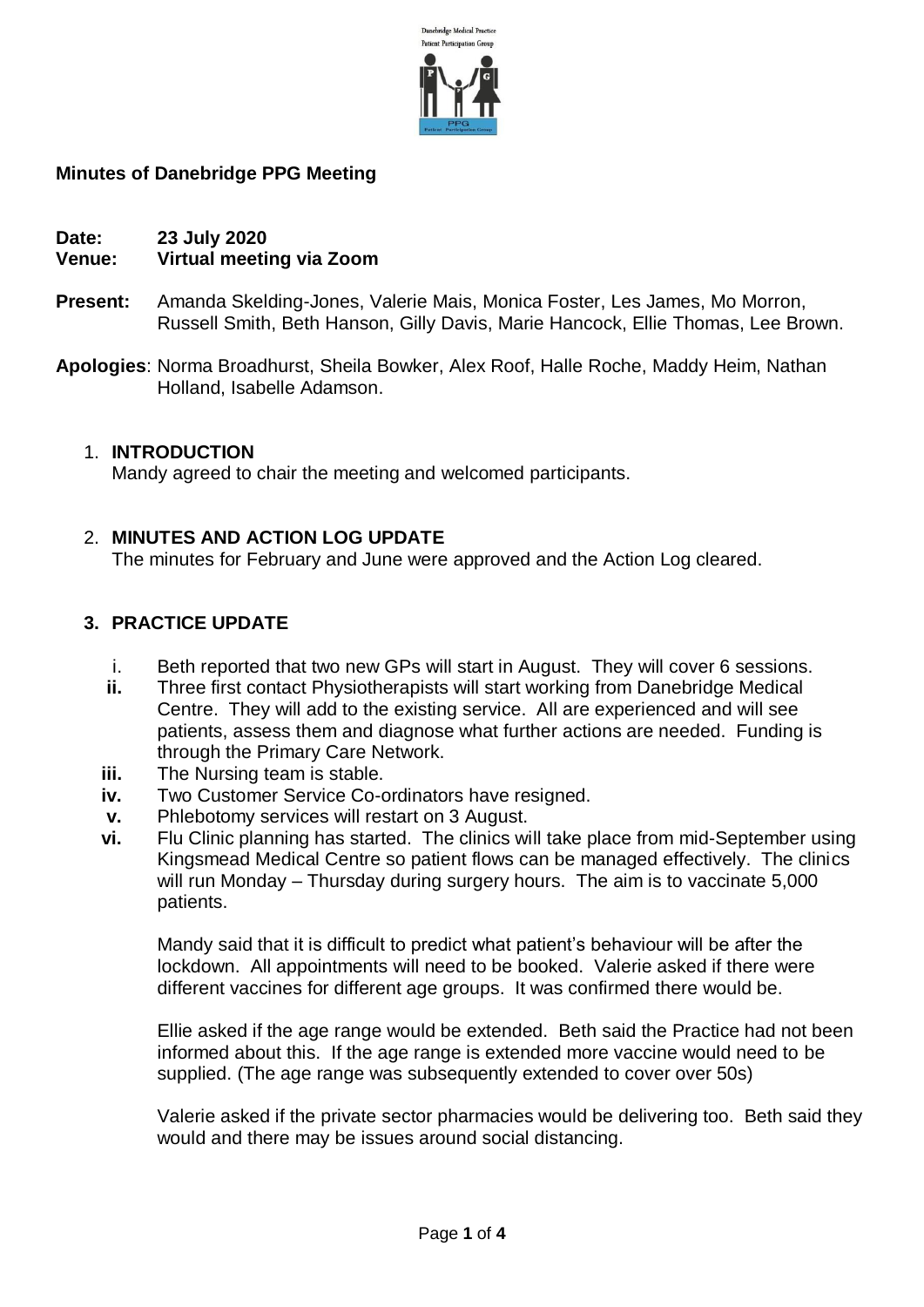Russell asked what the impact of Flu vaccinations on Covid 19. Marie said vaccination would not stop Covid 19 but by reducing the numbers who have Flu would take pressure off the NHS.

In response to a question from Mo, Mandy said PPG members would not need to help managed Flu clinics. The Practice will use its own staff. Mandy will keep PPG informed of plans.

ACTION: Mandy

**vii.** Patient Survey – Mandy took PPG through the results of the survey highlighting areas where Danebridge did well – recognising mental health issues, support from local organisations to manage long term conditions and meeting needs once an appointment was made – and where there were issues – speaking to a preferred GP, phone contact and choice of appointment.

Ellie and Monica commented on problems around the small size of the sample, the constraints of the box ticking methodology, and the propensity for those with particularly salient recent experiences to respond.

Mo asked whether eConsult would improve access to a preferred GP. Beth said it could if that GP was working that day. Otherwise the focus would be on responding to a patient promptly.

Russell commented that issues around Sandiway could affect results.

In conclusion, Mandy said the Danebridge management team would be examining trends over the last three years to identify where there was deterioration in performance and where action is needed.

# **4. PATIENT FEEDBACK**

Mo reported that she had been approached by Beverly Price, the Community Engagement Manager of CCG, to seek the involvement of younger members of PPG in a video on improving young people's use of and involvement in medical services.

The project involved the RCGPs and Youth Access. An "On-line Chat Room" will take place on 29 July to give more information. Mo, Alex and Nathan will join in.

Mo will keep PPG informed of developments.

### **5. LEG CLUB**

Norma was unable to join the Zoom meeting. Lee read out a note she had provided informing PPG that she and Edward could no longer sustain their involvement in the Club. Unfortunately no one else came forward to take on their roles and the Club would need to be wound up.

PPG members praised Norma's dynamism and commitment in setting up and developing a highly successful Club which had provided excellent medical and social support.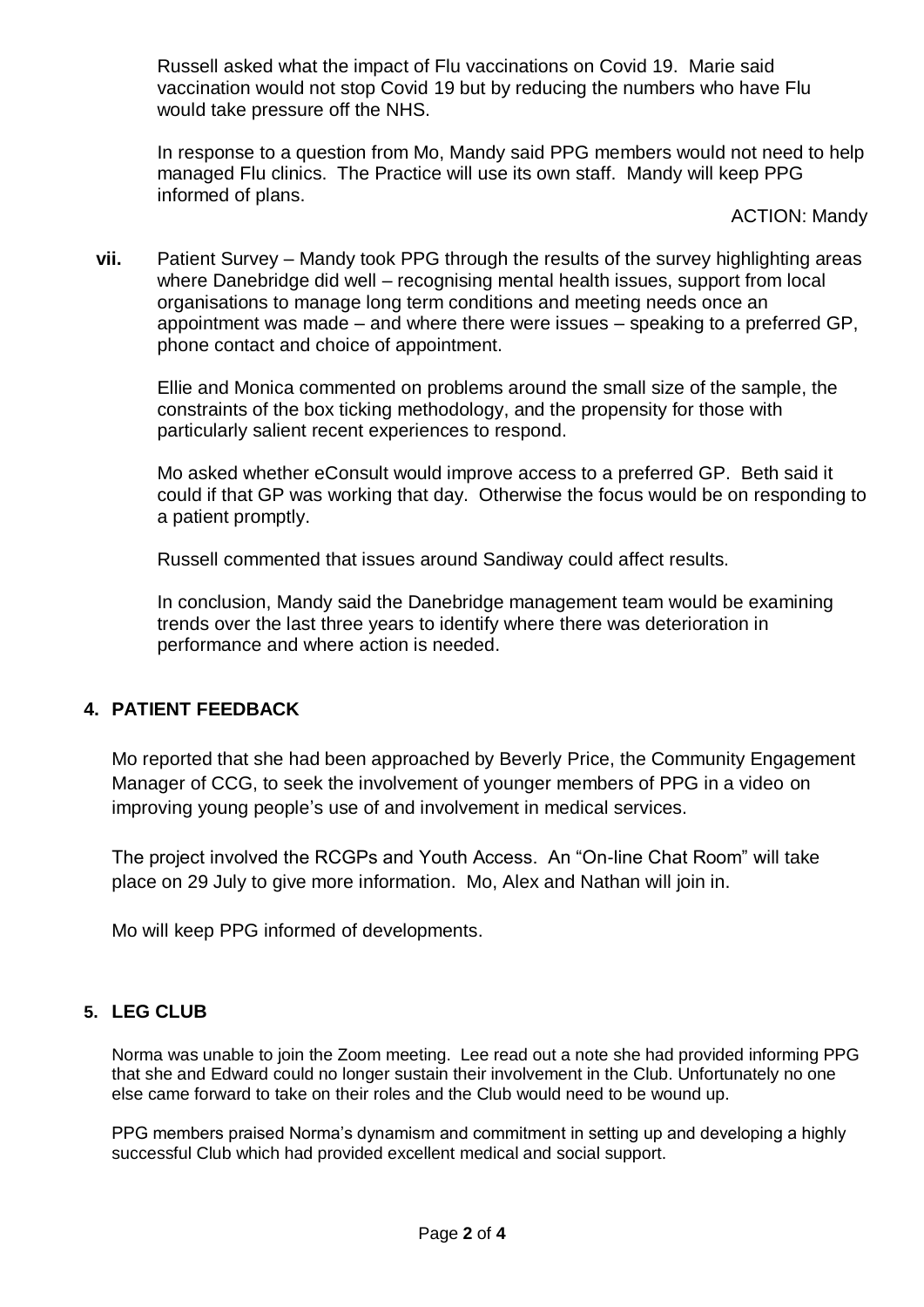## **6. FUTURE CAMPAIGNS**

Mental Health – Beth reported that during the Pandemic mental health consultations had increased. She said more efforts are needed to support people and encouraged PPG to consider what it could do.

Ellie had reviewed the information available and asked how accessible the links are from the Practice website and Facebook. Mandy said the Practice will review availability.

Mo outlined the information she had drawn on in developing Stress Awareness material. Mandy will make sure this on Danebridge sites.

Ellie said there was need to find means of extending the range of individuals contacted. She recommended using text messages.

Russell offered access to the Sandiway and Cuddington Community website.

Mo said that once SJD College was back and social contact easier work could be done to help students cope with the impact of Lockdown.

Valerie pointed out that the isolation people had experience and the mental health issues it caused could lead to people losing motivation and enthusiasm, and not seeking access to support. The Practice needed to consider how it could make access easier.

Monica said that Lockdown had shown the importance of social contact. In our previous campaign 'Days' in surgeries a number of patients had said how valuable they found personal contact.

Russell suggested we needed to review the organisations identified as providing support to find out if they were still operating and what they could provide.

Ellie noted that 10 October was World Mental Health Day with the theme "Greater Investment, Greater Access", we should consider how we can be involved. Mandy will put the day on Facebook and the website.

PPG will decide what it can do at its September meeting.

ACTION: PPG

Mo reminded PPG that involvement in mental health issues needed long term commitment.

### **7. ANY OTHER BUSINESS**

Les asked about the situation at Sandiway Surgery. Mandy said a business case will go to CCG wc 27 July. Three members of the CCG will visit the Sandiway surgery so they can see its location and built environment before the meeting to discuss its future. The meeting will be open to the public. Mandy will inform PPG of the date of the meeting.

ACTION: Mandy

### **8. NEXT MEETING**

The next meeting is 17 September. Monica asked if it was possible to have a physical meeting at Danebridge. Mandy said it could be held in the large meeting room and social